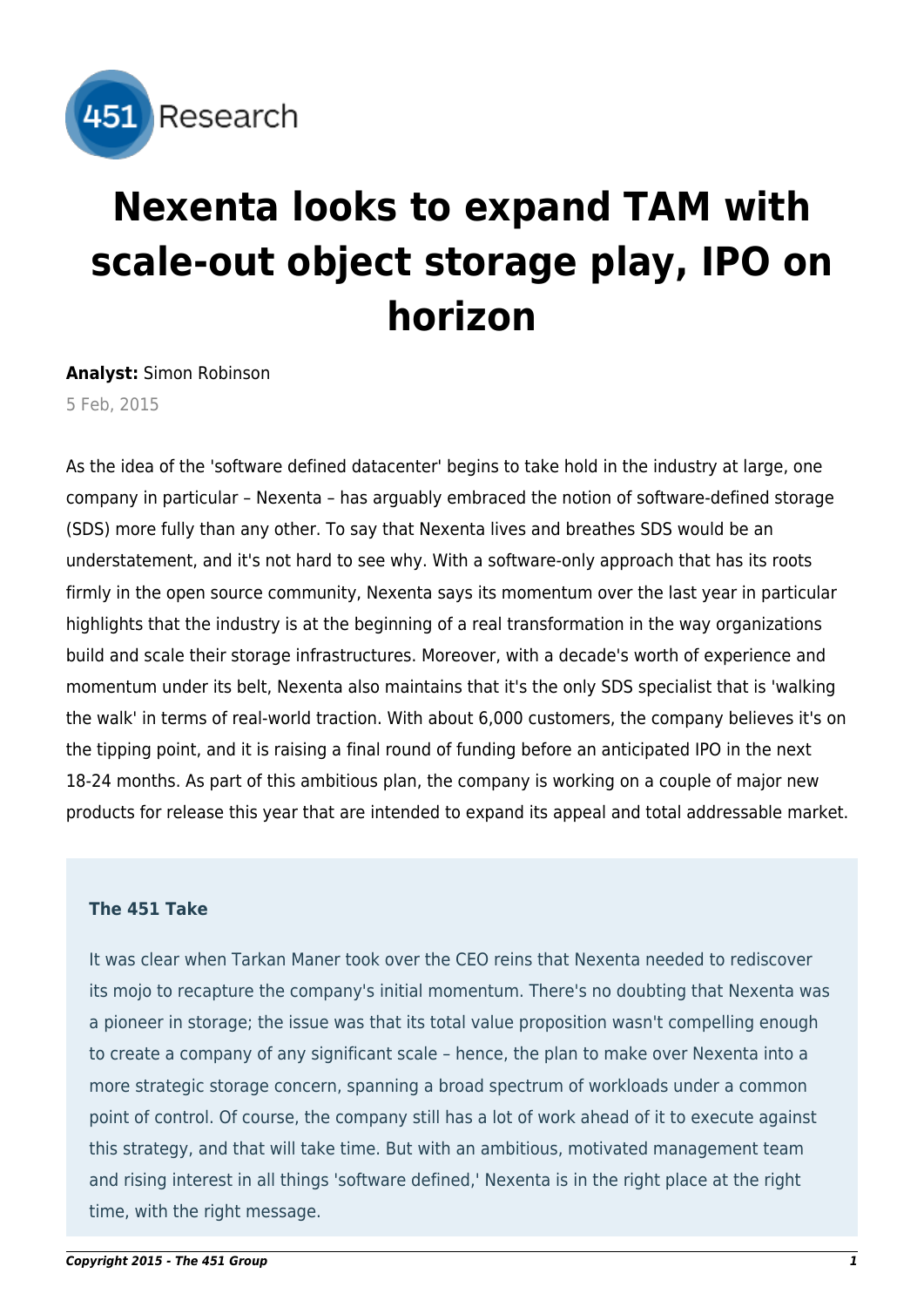### **Context**

We last looked at Nexenta in depth [in late 2013,](http://451research.com/report-short?entityId=79486) shortly after the arrival of Maner. Since then, under the charismatic Maner's leadership, Nexenta has refocused its messaging 100% on SDS. Indeed, the company notes that despite the fact that many other vendors – established and emerging – have also embraced the term in their marketing, it is one of very few pure-play storage software companies to have any meaningful customer traction.

Nexenta's customer base has increased by about 1,000 in the last year to roughly 6,000. The company also says that revenue in 2014 doubled from 2013, that it had its best ever Q3 and Q4, and that sales in January exceeded those in all of Q4. About one-third of Nexenta's customers are in the hosting and cloud provider segment, with many of those using its software in conjunction with open source cloud platforms OpenStack and CloudStack. Nexenta works with a wide range of channel partners and hardware partners to deliver its software to customers, and it notes particular traction of late with Dell and Supermicro. The company says that it has driven about \$300m in revenue for itself and its ecosystem of partners since inception. Headcount at Nexenta stands at about 250, up from about 200 a year ago.

### **Products**

Thus far, Nexenta's chief product focus has been NexentaStor, a storage software stack built on the open source ZFS that offers unified file and block storage. It's designed for random I/O workloads, so it is suitable for use with mainstream enterprise applications, virtualized applications and high-performance file repositories for streaming applications. Nexenta operates a typical open source business model, offering a free community edition – which it says has been downloaded more than 30,000 times in the last year – and a paid-for enterprise edition that includes support and related services.

While Nexenta continues to invest to build out the functionality in NexentaStor – flash-based optimizations and all-flash reference architecture are on its roadmap – the company is also working to expand its total addressable market with multiple new products. It released the first of these – NexentaConnect – last year. Built on NexentaStor and aimed initially at boosting I/O for both persistent and non-persistent VDI applications – VMware Horizon and, currently in beta, Citrix XenDesktop – NexentaConnect now also supports VMware's VirtualSAN hyper-converged software offering. The value here is to add file services – NFS and SMB – on top of VSAN, turning it from a SAN-only product into a unified NAS and SAN offering. The software also uses ZFS compression to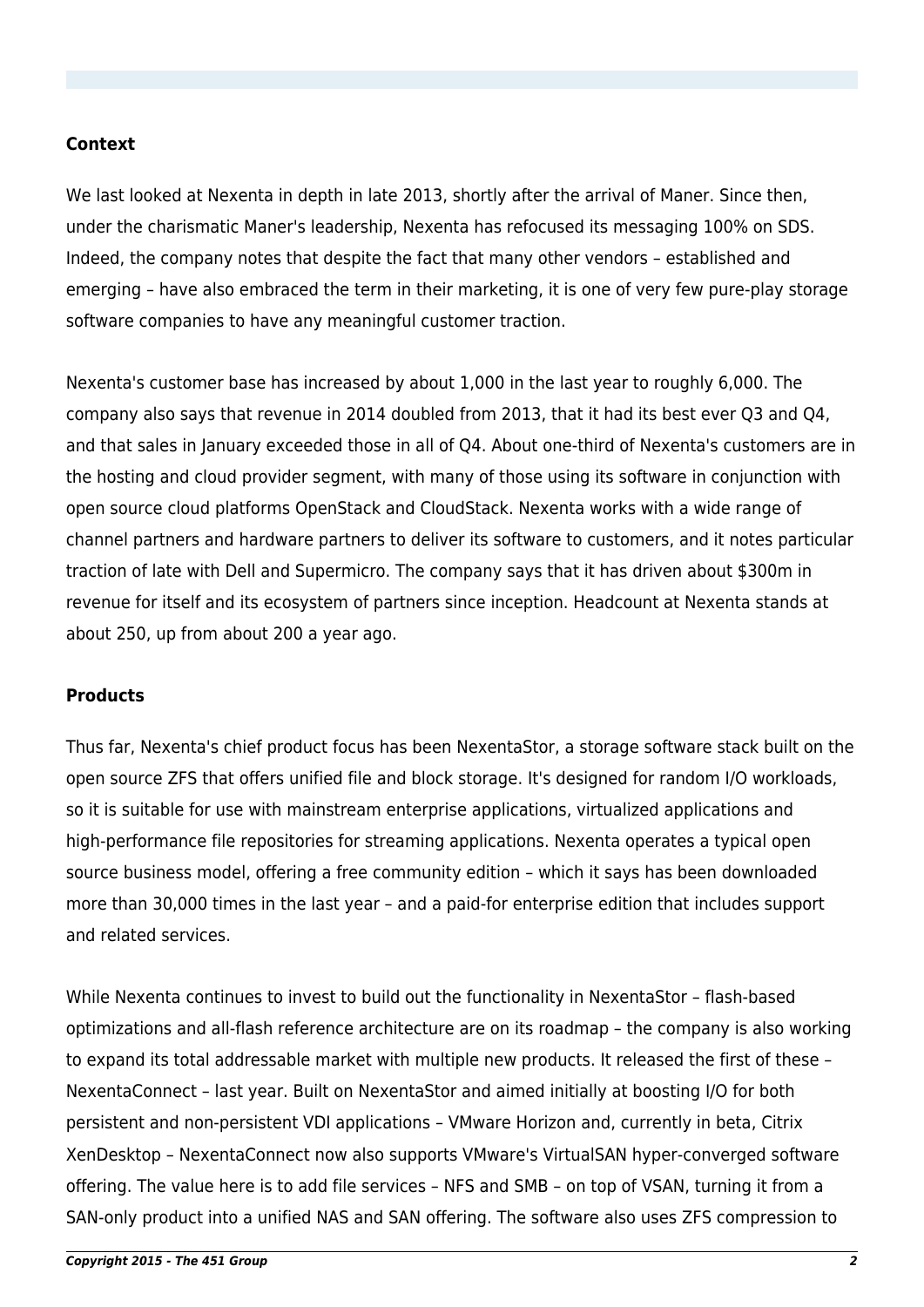reduce capacity requirements for file storage. Nexenta says its partnership with VMware is particularly strong here. This offering is proving popular in smaller remote office/branch office environments where organizations want to integrate block and file storage into a single converged system.

While NexentaConnect is designed to expand the appeal of NexentaStor, the company is also working on a new product entirely. This product – NexentaEdge – is in tech preview now, and is planned for general availability in late March. NexentaEdge is intended to take the company into a different – but complementary – segment to NexentaStor. It has been designed to scale out to hundreds of petabytes (in contrast to the scale-up architecture of ZFS), and will focus on providing object and block interfaces – with file support planned over the longer term. It is aimed primarily at efficiently storing large amounts of unstructured data – think medical images, video/audio, photo libraries and other digital content – but is also intended to be an object storage platform for the next generation of cloud-based and 'big data' applications, be they OpenStack cloud or a Hadoop-based analytics applications. For this reason, Nexenta says that while NexentaEdge is mostly built for high throughput rather than random I/O, it was important to build a product capable of delivering 'good enough' I/O performance, as well as high throughput and efficient capacity scale. From an interface perspective, NexentaEdge will offer an Amazon S3- and OpenStack-compatible API at general availability. HDFS support is also on the roadmap, as is block support (important to support VM boot images), via support for both native iSCSI and the Cinder API.

Nexenta says that because it started from scratch, it has been able to design a number of important next-generation features into NexentaEdge from the beginning. For example, it says it will be the first scale-out object storage software to support in-line, global data de-duplication. It also says it has applied several key aspects of ZFS to NexentaEdge, including 'end to end' data-integrity checks, and support for sophisticated copy-on-write capabilities that it says will enable simple snapshot and cloning operations. Although snaps and clones are typically not features of object storage to data (since most data objects are not updated once initially written), Nexenta believes they will become more useful as organizations start building new applications on an object storage infrastructure.

The final piece in the Nexenta product puzzle will be NexentaFusion. Described as a 'single pane of glass' management, analytics and orchestration suite, the product is slated for delivery by midyear. Fusion started out as a way of simplifying the management process for customers – especially service providers – with a large number of two-node Nexenta deployments, and will initially focus on providing these environments with a single point of monitoring, providing insight into their overall storage utilization and performance. A second version will add support for centralized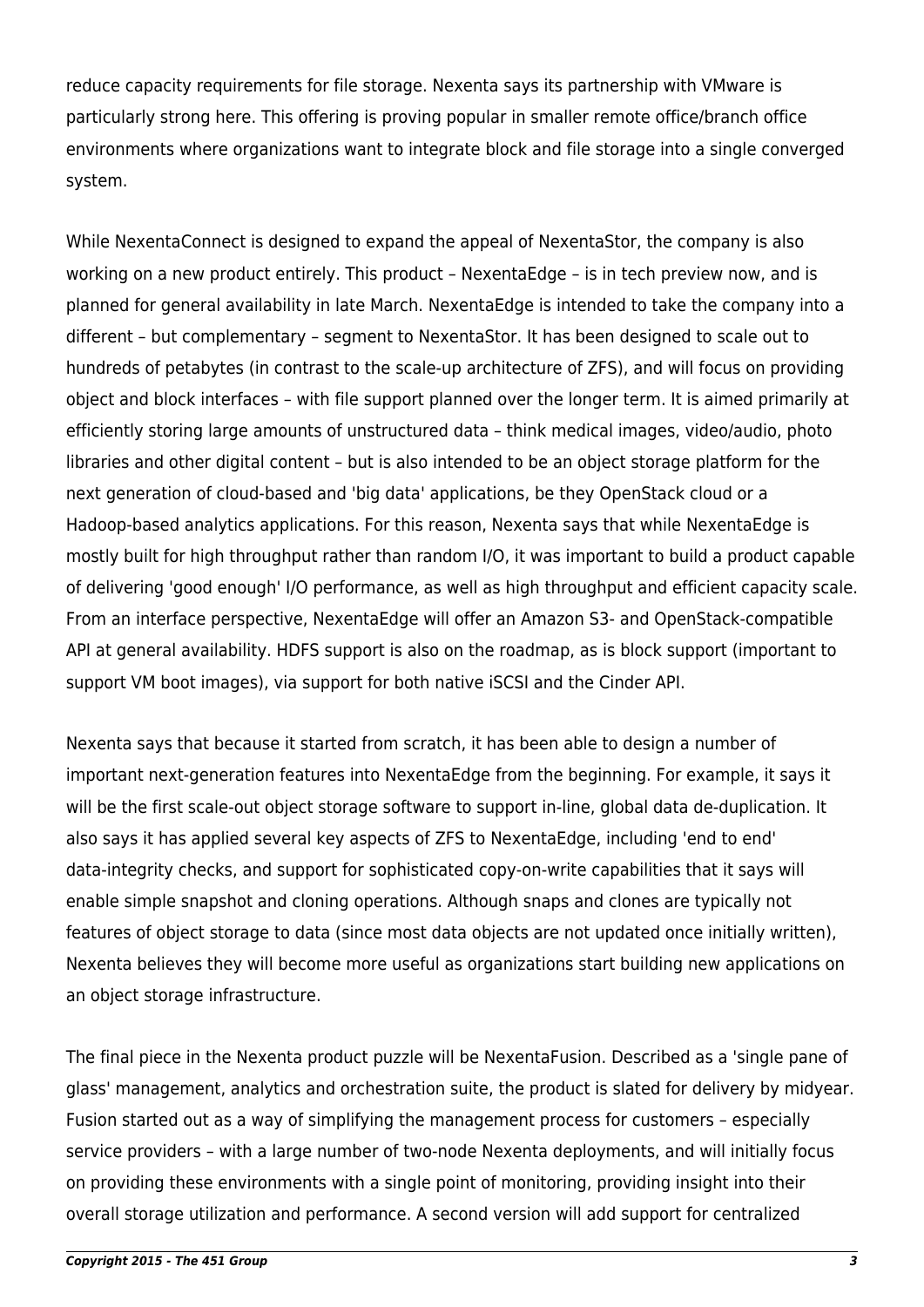storage provisioning and orchestration. However, the ultimate scope for Fusion is more ambitious. Nexenta intends it to become a central point of management across both NexentaStor and NexentaEdge storage services, and potentially include third-party storage as well. Initially at least, both NexentaEdge and NexentaFusion will be closed-source products, although the company is debating internally whether to release one of both to the open source community.

# **Competition**

The enterprise storage market is the most competitive it has ever been as a host of emerging players attempt to unseat the entrenched incumbents. From that perspective, Nexenta's competitors can be divided into two camps. In the first camp are the incumbents that currently dominate the enterprise storage landscape, most notably EMC, but also NetApp, HP, IBM, Dell, Hitachi Data Systems and, to an extent, Oracle. Tellingly, most of these players are also embracing the notion of software-defined storage to some extent. Here, Nexenta has a strong argument that the potential savings from a software-defined approach are much about thinking differently about storage, and that incumbents are not incentivized to make this happen, especially when it comes to embracing open source software or considering storage software separately from hardware. This, aligned with its support for OpenStack and CloudStack, lies at the heart of its appeal to service providers, Nexenta says, although it realizes that many organizations like the idea of buying hardware and software at the same time; this is where partnerships with the likes of Dell and Supermicro become increasingly important.

Outside of the major incumbents, Nexenta faces a strong ecosystem of emerging players, many of which are also embracing SDS. Here, Nexenta will have to compete in particular with other hybrid disk and flash players, including Tegile (also based on ZFS) and Nimble Storage. Additionally, many emerging players are also targeting petabyte-scale content storage and the 'next generation' of applications with scale-out object-based storage approaches, some of which are based on open source software. Nexenta will increasingly encounter this group with the release of NexentaEdge, which the company says has been designed as a superior alternative to Ceph. Examples here are Red Hat (with Inktank Ceph) and partner Fujitsu (with the Eternus CD10000), SwiftStack (based on OpenStack SWIFT). These will soon be joined by SUSE, which is also preparing a Ceph distribution. Closed-source specialists include Amplidata, Cleversafe, Cloudian, DataDirect Networks and Scality.

## **SWOT Analysis**

#### **Strengths Weaknesses**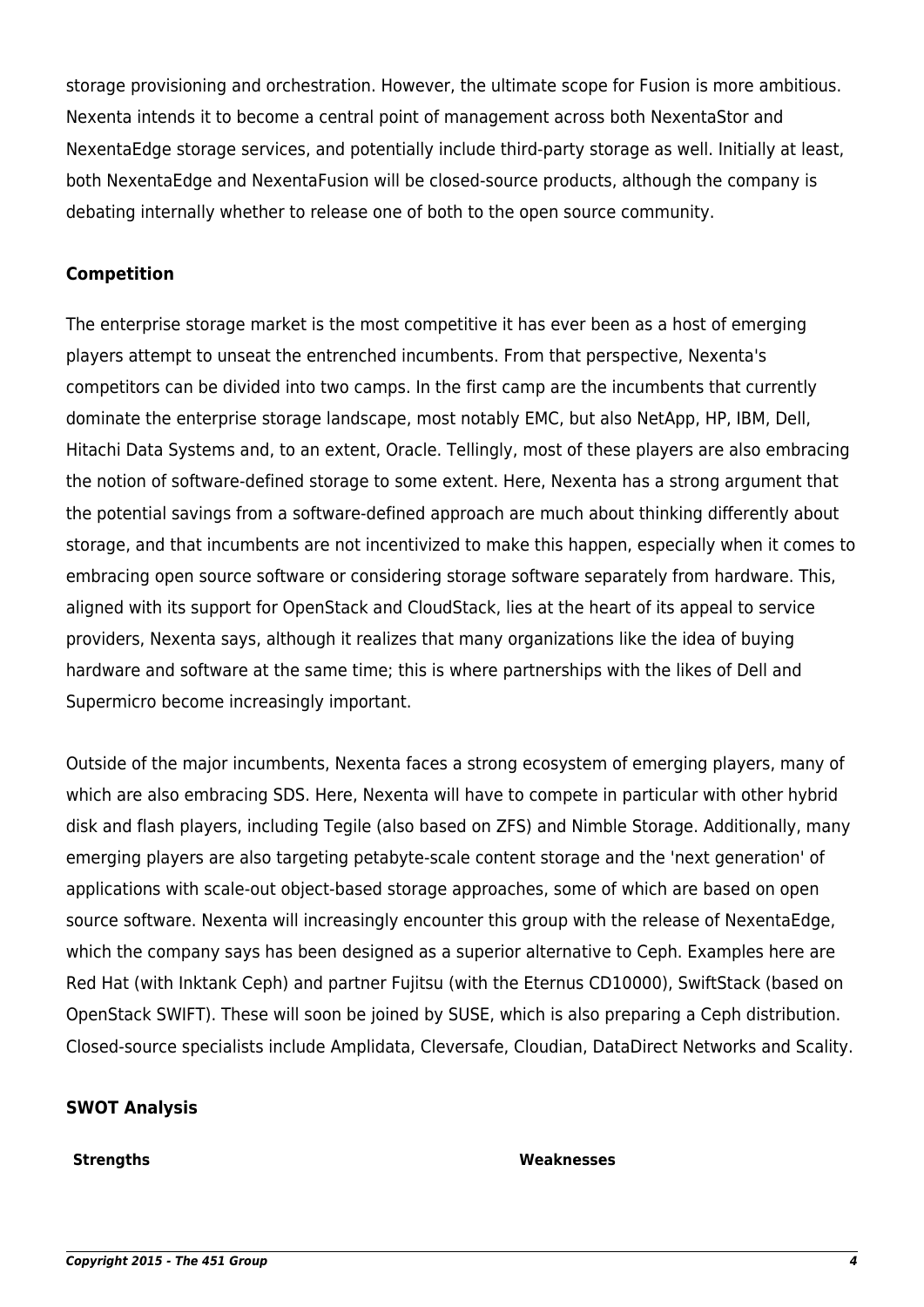Nexenta has a sizeable installed base with particularly strong traction in the hosting vertical, and seems to have rediscovered some of its initial energy with a partner-friendly approach.

### **Opportunities Threats**

Although there's no consistent definition of software-defined storage, interest is building around both this and 'next generation' object storage, which will expand Nexenta's total addressable market.

The new products are not yet generally available and, of course, will be first-gen products when they are launched, so it may take time for revenue to follow.

The storage market is arguably at its most competitive point, Nexenta must work hard to carve out a clear and unique voice in this environment.